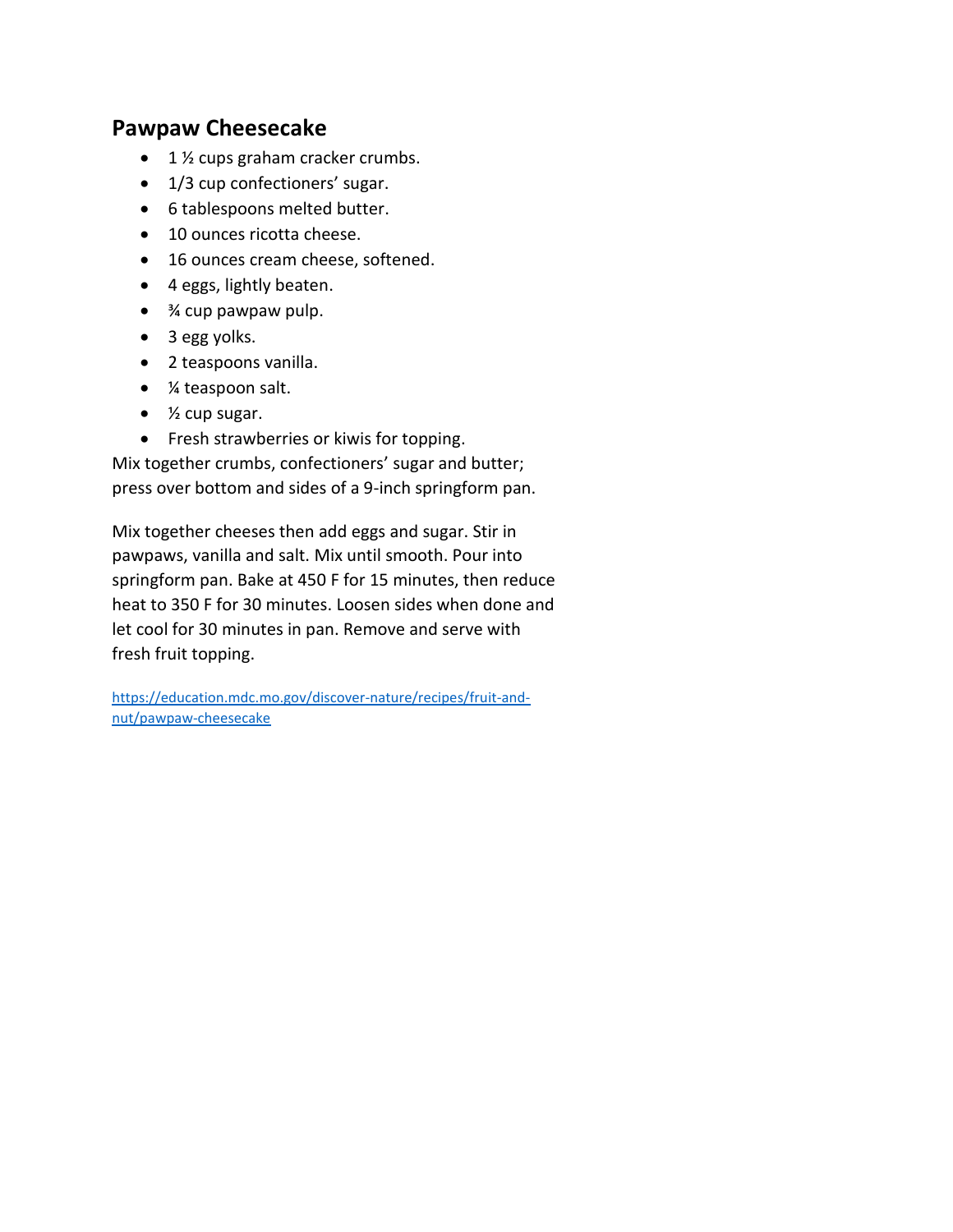## **Pawpaw Custard**

- 4 cups milk.
- 4 egg yolks, beaten until pale yellow.
- 1 teaspoon vanilla.
- 1 tablespoon cornstarch, mixed with 2 tablespoons of the milk.
- 2 cups freshly sieved pawpaw pulp.
- ½ cup confectioners' sugar.
- Pinch of salt.
- Maraschino cherries for garnishing.

In heavy saucepan, place milk over low heat (first measure out 2 tablespoons and mix with the cornstarch). Beat together egg yolks, vanilla and the cornstarch mixture.

Add egg-cornstarch mixture gradually to the warming milk and cook, stirring until smoothly thickened (don't let custard boil); cook for 2 or 3 minutes more, then set off heat and cool.

Combine pawpaw pulp, sugar and salt and stir gently into the cool custard.

Pour into individual serving dishes and refrigerate until

firm. Serve garnished with maraschino cherries.

Billy Joe Tatum's "Wild Foods Field Guide and Cookbook"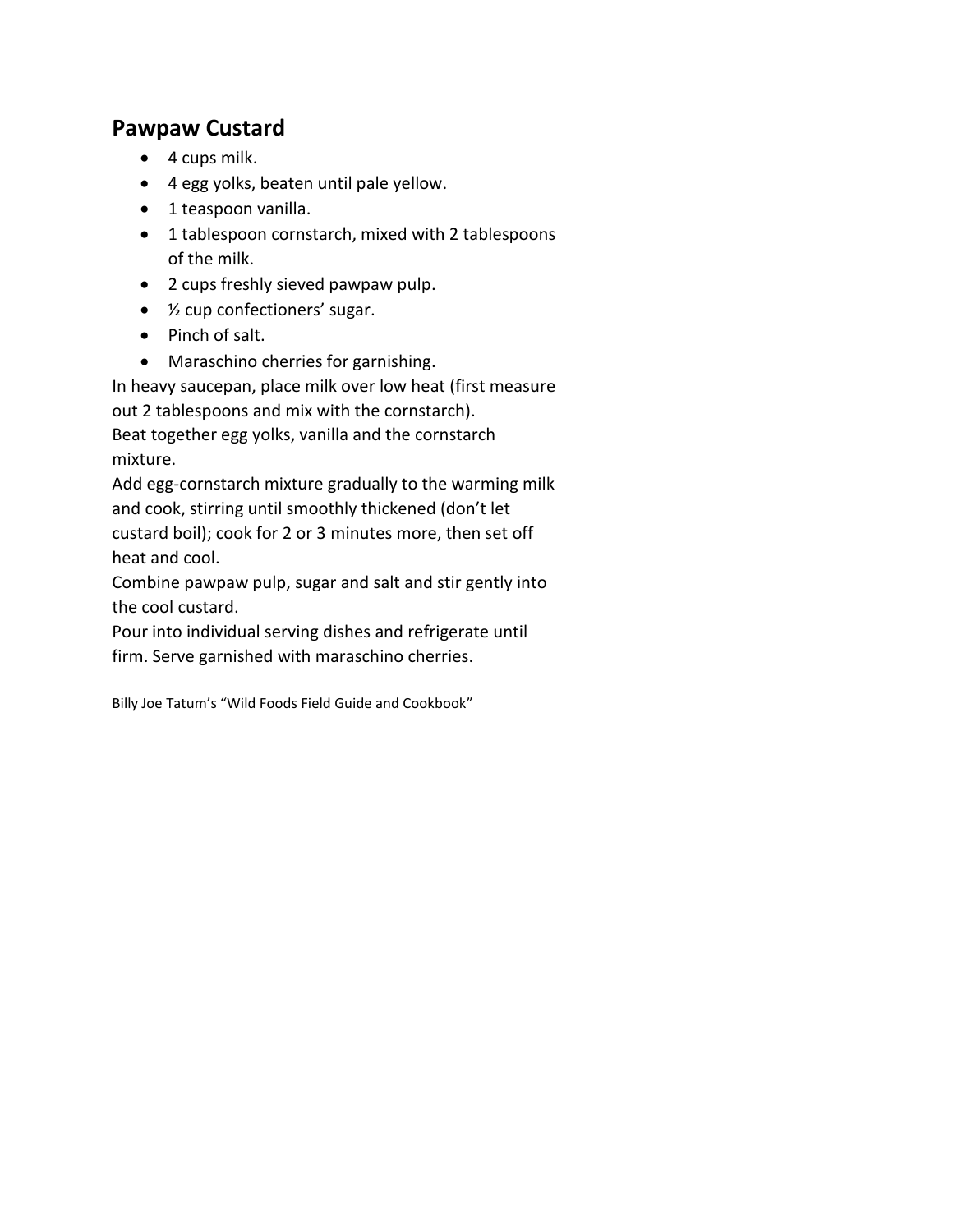### **Pawpaw Bread**

- Cooking spray.
- 1 cup white sugar.
- 1/3 cup butter, softened.
- $\bullet$  2 eggs.
- $\bullet$  1  $\frac{1}{2}$  cups pawpaw pulp.
- 1/3 cup tepid water.
- 11/3 cups all-purpose flour.
- ½ cup chopped walnuts (optional).
- 1 teaspoon baking soda.
- ½ teaspoon salt.
- ¼ teaspoon baking powder.

Preheat oven to 350 degrees F. Grease the bottom of an 8 inch loaf pan with cooking spray.

Combine sugar and butter in a bowl; beat together until smooth. Beat in eggs. Add pawpaw pulp and water; beat until combined, about 30 seconds. Stir in flour, walnuts, baking soda, salt and baking powder. Pour into the prepared loaf pan.

Bake in the preheated oven until a toothpick inserted into the center comes out clean, about 1 hour, 15 minutes. Allow to cool before slicing, about 30 minutes.

<https://www.allrecipes.com/recipe/255374/pawpaw-bread>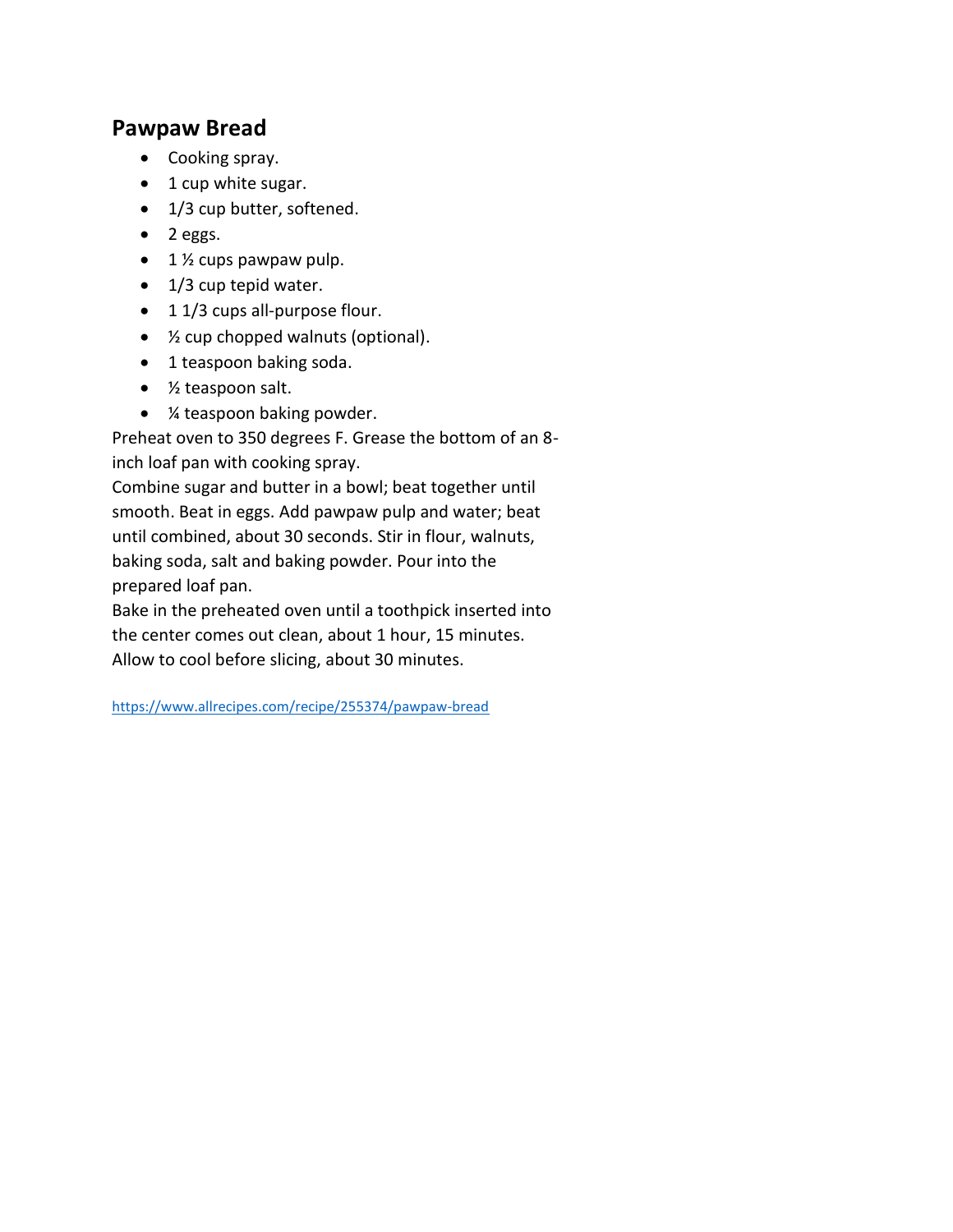# **Simple Pawpaw Salsa**

- $\bullet$  1/3 cup ripe pawpaw flesh
- 1/3 cup diced white or yellow onion
- ½ medium size green bell pepper diced
- 11/3 cups diced beefsteak or Roma tomatoes (seeds removed)
- 2 tablespoons lemon juice squeezed from half medium size lemon
- 2 cloves garlic minced
- 1 teaspoon cumin powder
- $\bullet$  1 % tablespoons fresh cilantro
- Optional ¼ teaspoon red chili pepper, minced
- Optional ¼ teaspoon salt

Gently toss all ingredients together and serve immediately.

[https://lightorangebean.com/wprm\\_print/5668](https://lightorangebean.com/wprm_print/5668) Author: Joyce @Light Orange Bean